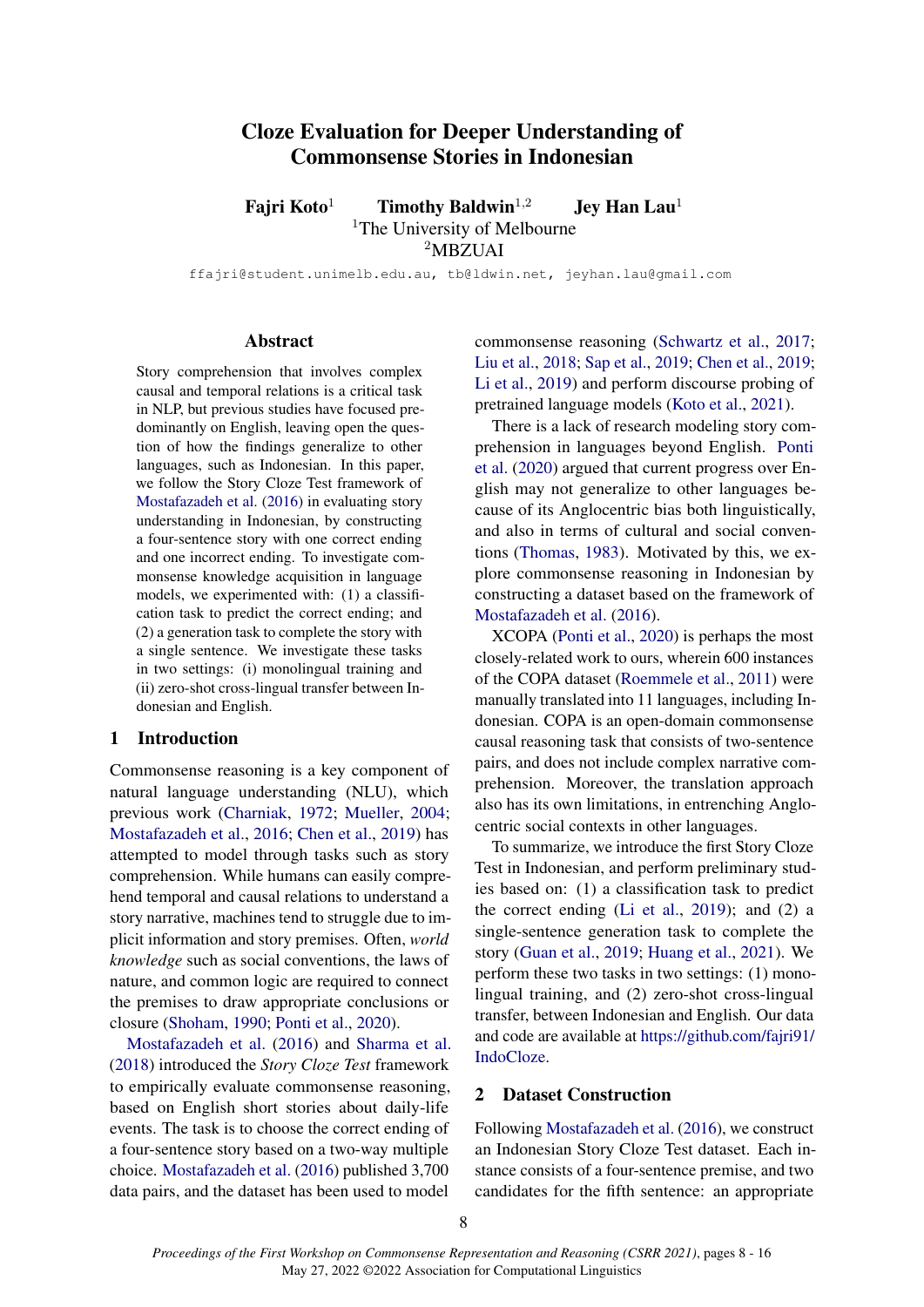<span id="page-1-4"></span>

Figure 1: Number of words in each sentence position.

<span id="page-1-6"></span>

| Person                                                                    | Location                                                                         | <b>Organization</b>                                                              |
|---------------------------------------------------------------------------|----------------------------------------------------------------------------------|----------------------------------------------------------------------------------|
| (#unique: 1962)                                                           | (Hunique: 114)                                                                   | (Hunique: 166)                                                                   |
| Rio, Acha,<br>Reno, Mamat,<br>Hana, Gina,<br>Juju, Tarra,<br>Maria, Elisa | Indonesia, Jakarta,<br>Bandung, Kenya,<br>Bali, Jogja, Surabaya,<br>Korea, Monas | SD Harapan, KAI,<br>SMA Harapan, SMA<br>Angkasa, Bobo,<br>Bimbel, SMP<br>Harapan |

Table 1: Examples of PERSON, LOCATION, and ORGANIZATION (sampled from top-20 predictions).

and inappropriate ending. Similar to [Mostafazadeh](#page-5-0) [et al.](#page-5-0) [\(2016\)](#page-5-0) and [Sharma et al.](#page-6-1) [\(2018\)](#page-6-1), our corpus consists of daily-life events, but in Indonesian contexts (e.g. locations, places, names, food, culture).

Data creation. We hired seven Indonesian university students to each write 500 short stories over a period of one month. As part of the recruitment, candidates were provided with story requirements and several examples, $<sup>1</sup>$  $<sup>1</sup>$  $<sup>1</sup>$  and asked to write a 5-</sup> sentence story, as well as an inappropriate fifth sentence. From ten applicants, we hired the seven best candidates based on their submitted stories. After one month, four workers completed the job and were paid Rp  $750,000$ .<sup>[2](#page-1-1)</sup> The three who did not complete the task were paid a prorated salary, based on the number of completed stories. This resulted in a dataset of 2,335 stories (see Table [2](#page-2-0) for examples).

Quality control. We additionally assessed the dataset by employing two Indonesian university students that were not involved in the data construction.[3](#page-1-2) Based on 100 random samples, we asked each worker to choose the correct fifth sentence for a given four-sentence premise, and found that both

workers achieved 99% accuracy.[4](#page-1-3)

Data statistics. Our corpus contains 14,010 sentences and 106,479 words. In Figure [1,](#page-1-4) we observe that word counts in each sentence position are somewhat similar, with a median sentence length of 5–10 words.

We used an IndoBERT model [\(Koto et al.,](#page-5-10) [2020\)](#page-5-10) to train POS and NER models, based on the datasets of [Dinakaramani et al.](#page-5-11) [\(2014\)](#page-5-11) and [Gultom and Wibowo](#page-5-12) [\(2017\)](#page-5-12), resp., and used them to predict VERB, PERSON, LOCATION, and ORGANIZATION tags.<sup>[5](#page-1-5)</sup> First, we found that the dataset contains 21,447 VERB tokens (3,723 unique tokens), with the top-3 most frequent verbs having a frequency of 2% (see Figure [2](#page-6-5) in Appendix). We also observe that PERSON, LOCATION, and ORGANIZATION NEs are mostly local Indonesian expressions, with common PERSON names being *Reno* and *Mamat*, and organization names being *KAI* and *Bobo*, as captured in Table [1.](#page-1-6) Additionally, we found that the top-5 most frequent bigrams and trigrams have a frequency of less than 0.3%, demonstrating the lexical diversity of our stories, even though the dataset was created by a small number of workers (Table [3\)](#page-2-1).

#### 3 Experimental Setup

Similar to [Bhagavatula et al.](#page-4-1) [\(2020\)](#page-4-1) experiments in English commonsense reasoning, we conducted two tasks: (1) a classification task to predict the correct ending; and (2) a single-sentence generation task to complete the story. We perform these two tasks in two settings: (1) monolingual training, and (2) zero-shot cross-lingual transfer, between Indonesian and English. The data split is presented in Table [4.](#page-2-2)

#### 3.1 Classification

Following [Mostafazadeh et al.](#page-5-0) [\(2016\)](#page-5-0), we evaluate the classification task based on accuracy, defined as  $\frac{\text{\#correct}}{\text{\#testcases}}$ . Models are tuned based on the development set, and results are averaged over three runs. We experiment with the following four models.

 $n$ -gram overlap: We select candidate with the highest ROUGE-1 (F1; [Lin](#page-5-13) [\(2004\)](#page-5-13)), computed between the premise and ending.

**fastText**-based similarity: We pick the candidate with the highest cosine similarity, computed

<span id="page-1-1"></span><span id="page-1-0"></span><sup>&</sup>lt;sup>1</sup>See Appendix for more details.

 $2$ The monthly minimum wage in Indonesia is around Rp 4,000,000, and the workload to write 500 short stories equates to roughly 5-days of full-time work.

<span id="page-1-2"></span><sup>&</sup>lt;sup>3</sup>We paid Rp  $150,000$  to each.

<span id="page-1-3"></span><sup>&</sup>lt;sup>4</sup>The two candidate fifth sentences (the correct and incorrect endings) are shuffled for each story.

<span id="page-1-5"></span><sup>&</sup>lt;sup>5</sup>The POS and NER models have accuracies of 96.8% and 90.1%, respectively.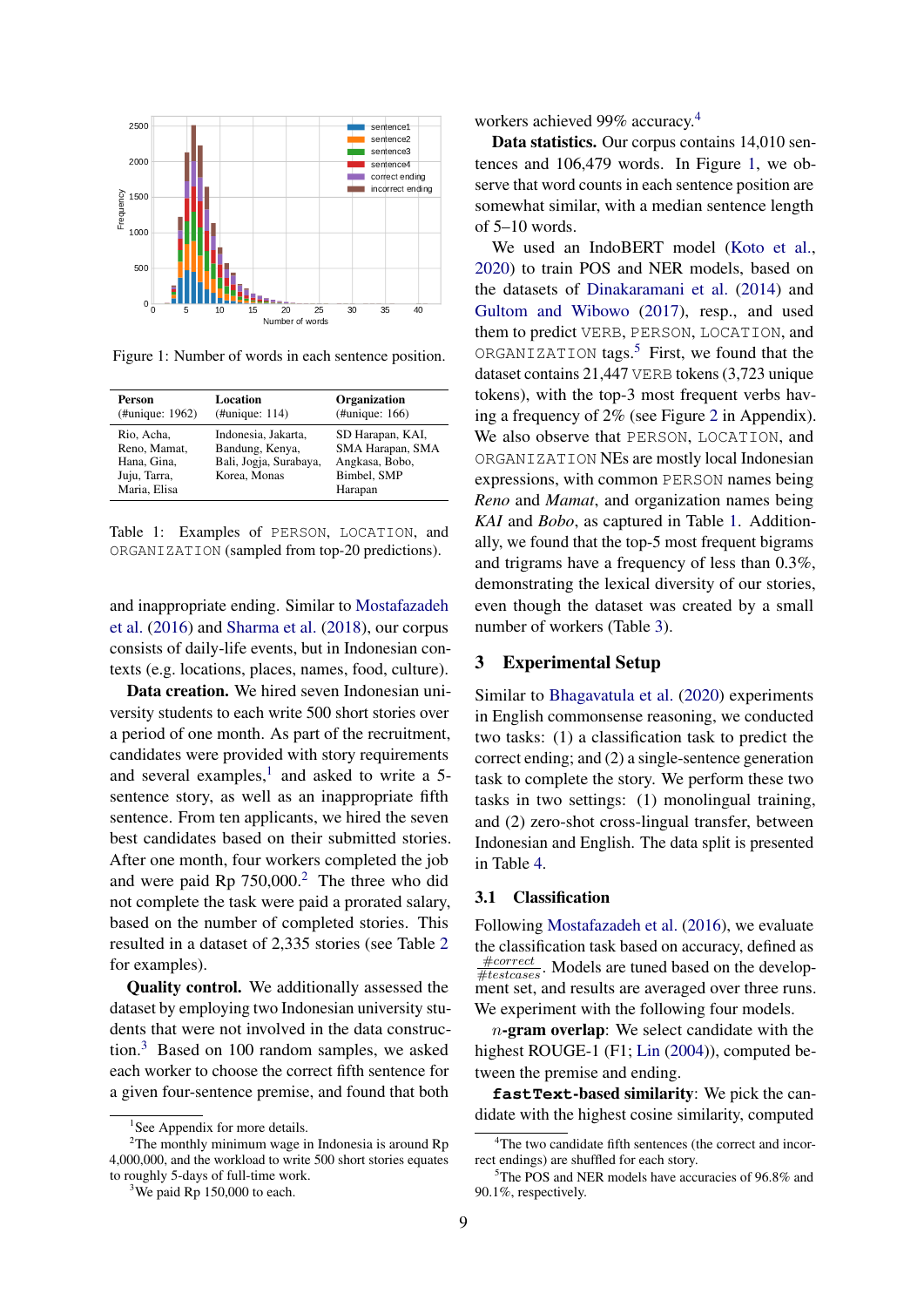<span id="page-2-0"></span>

|                                                       | <b>Indonesian</b>                                                                                                                                                                                                                                                                                 | <b>English</b>                                                                                                                                                                                                                                                         |
|-------------------------------------------------------|---------------------------------------------------------------------------------------------------------------------------------------------------------------------------------------------------------------------------------------------------------------------------------------------------|------------------------------------------------------------------------------------------------------------------------------------------------------------------------------------------------------------------------------------------------------------------------|
| <b>Context</b><br><b>Right ending</b><br>Wrong ending | Sepulang sekolah, Rani dan Rina mengunjungi toko<br>komik. Komik kesukaan mereka terbit hari ini.<br>Masing-masing membayar sepuluh ribu rupiah. Setelah<br>membayar, mereka berdua pulang ke rumah<br>Mereka membaca komik itu bersama-sama di rumah.<br>Komik itu mereka robek jadi dua bagian. | After school, Rani and Rina visit a comic shop. Their<br>favorite comic will be published today. Each of them<br>paid ten thousand rupiah. After paying, the two of them<br>went home.<br>They read the comic together at home.<br>They tore the comic into two parts. |
| <b>Context</b><br><b>Right ending</b><br>Wrong ending | Hari ini langit sangat mendung. Gemuruh sudah<br>terdengar sejak pagi. Diprediksi hujan akan segera<br>turun. Aku bergegas berangkat kerja karena takut<br>kehujanan.<br>Aku membawa jas hujan.<br>Sebelum berangkat, aku menjemur pakaian di halaman<br>rumah                                    | Today the sky is very cloudy. There has been thunder<br>since morning. It is predicted that rain will fall soon. I<br>rush to work to avoid the rain.<br>I take a raincoat.<br>Before leaving, I hang my washing outdoors.                                             |
| <b>Context</b><br><b>Right ending</b><br>Wrong ending | Boni punya 5 balon. Balon ini dibelikan oleh ayah di<br>Jalan Margonda. Semua balon Boni berwarna berbeda.<br>2 balon berwarna merah dan biru.<br>Yang lain berwarna putih, hitam, dan kuning<br>Sedangkan ketiga lainnya berwarna merah muda.                                                    | Boni has 5 balloons. These balloons were bought by his<br>father at Jalan Margonda. All Boni's balloons are<br>different colours. Two of the balloons are red and blue.<br>The others are white, black and yellow.<br>While the other three are pink.                  |

Table 2: Three example Story Cloze Test instances, with an English translation for illustrative purposes.

<span id="page-2-1"></span>

| Bigram $(\text{\#unique: } 59,256)$                 | Freq $(\%)$ |
|-----------------------------------------------------|-------------|
| <i>pergi ke</i> (go to)                             | 0.30        |
| <i>tidak bisa</i> (can not)                         | 0.29        |
| <i>hari ini</i> (today)                             | 0.27        |
| <i>teman temannya</i> (his/her friends)             | 0.25        |
| <i>tidak pernah</i> (never)                         | 0.25        |
|                                                     |             |
| Trigram $(\text{\#unique: } 72,443)$                | Freq $(\%)$ |
| <i>oleh karena itu</i> (therefore/thus)             | 0.04        |
| <i>pulang ke rumah</i> (go home)                    | 0.04        |
| <i>dengan teman temannya</i> (with his/her friends) | 0.03        |
| <i>maka dari itu</i> (therefore/thus)               | 0.03        |

Table 3: Top-5 bigrams and trigrams.

<span id="page-2-2"></span>

| Task           | EN                     | ID (ours)       |
|----------------|------------------------|-----------------|
| Classification | 1.683/188/1.871        | 1,000/200/1,135 |
| Generation     | 45.496 / 1.871 / 1.871 | 1,000/200/1,135 |

Table 4: Data distribution of train/development/test set. The English dataset is from [Mostafazadeh et al.](#page-5-0) [\(2016\)](#page-5-0).

between the premise and ending based on 300d Indonesian fastText [\(Bojanowski et al.,](#page-4-2) [2017\)](#page-4-2).

Hierarchical BiLSTM: We use a two-level 200d BiLSTM, using the first to encode a single sentence with 300d fast Text as input. We perform average pooling to obtain a sentence representation, and apply the second BiLSTM across all sentences. We concatenate the last hidden state of the two LSTMs, and perform binary classification using a sigmoid function (see Appendix for hyper-parameters).

Pretrained Language Models: We fine-tune MBERT [\(Devlin et al.,](#page-5-14) [2019\)](#page-5-14) and INDOBERT [\(Koto et al.,](#page-5-10) [2020\)](#page-5-10) by concatenating the premise and ending sentence, and use [CLS] for classification (see Appendix for hyper-parameters).[6](#page-2-3)

For classification, we first evaluate the difficulty of our dataset by predicting the fifth sentence based on a different combination of premises as context. For zero-shot cross-lingual transfer, we use the English corpus of [Mostafazadeh et al.](#page-5-0) [\(2016\)](#page-5-0), and also use translations from Google Translate.[7](#page-2-4)

#### 3.2 Generation

We use the four-sentence premise as input, and train MBART [\(Liu et al.,](#page-5-15) [2020\)](#page-5-15) to generate the fifth sentence for both English and Indonesian. For English, we use the 45K stories of [Mostafazadeh et al.](#page-5-0) [\(2016\)](#page-5-0) as the training set (see Table [4\)](#page-2-2) and perform zero-shot cross-lingual transfer in both language directions (see Appendix for hyper-parameters).

For automatic evaluation we use ROUGE-L [\(Lin,](#page-5-13) [2004\)](#page-5-13), BLEU-4 [\(Papineni et al.,](#page-5-16) [2002\)](#page-5-16), ME-TEOR [\(Lavie and Agarwal,](#page-5-17) [2007\)](#page-5-17), and BERTScore [\(Zhang et al.,](#page-6-6) [2020\)](#page-6-6). For Indonesian, we also conducted manual evaluation using 4 models  $\times$  50 randomly-sampled test instances, including gold sentences and predicted sentences, trained on the EN, ID, and EN+ID datasets. We asked two native speakers to read the premise and then examine whether the fifth sentence is coherent Indonesian text, does not contain repetition, follows commonsense, contains natural or unnatural code-switching

<span id="page-2-3"></span><sup>&</sup>lt;sup>6</sup>We use the Huggingface Pytorch framework for finetuning [\(Wolf et al.,](#page-6-7) [2019\)](#page-6-7).

<span id="page-2-4"></span><sup>7</sup> [https://translate.google.com/;](https://translate.google.com/) accessed on April 2021.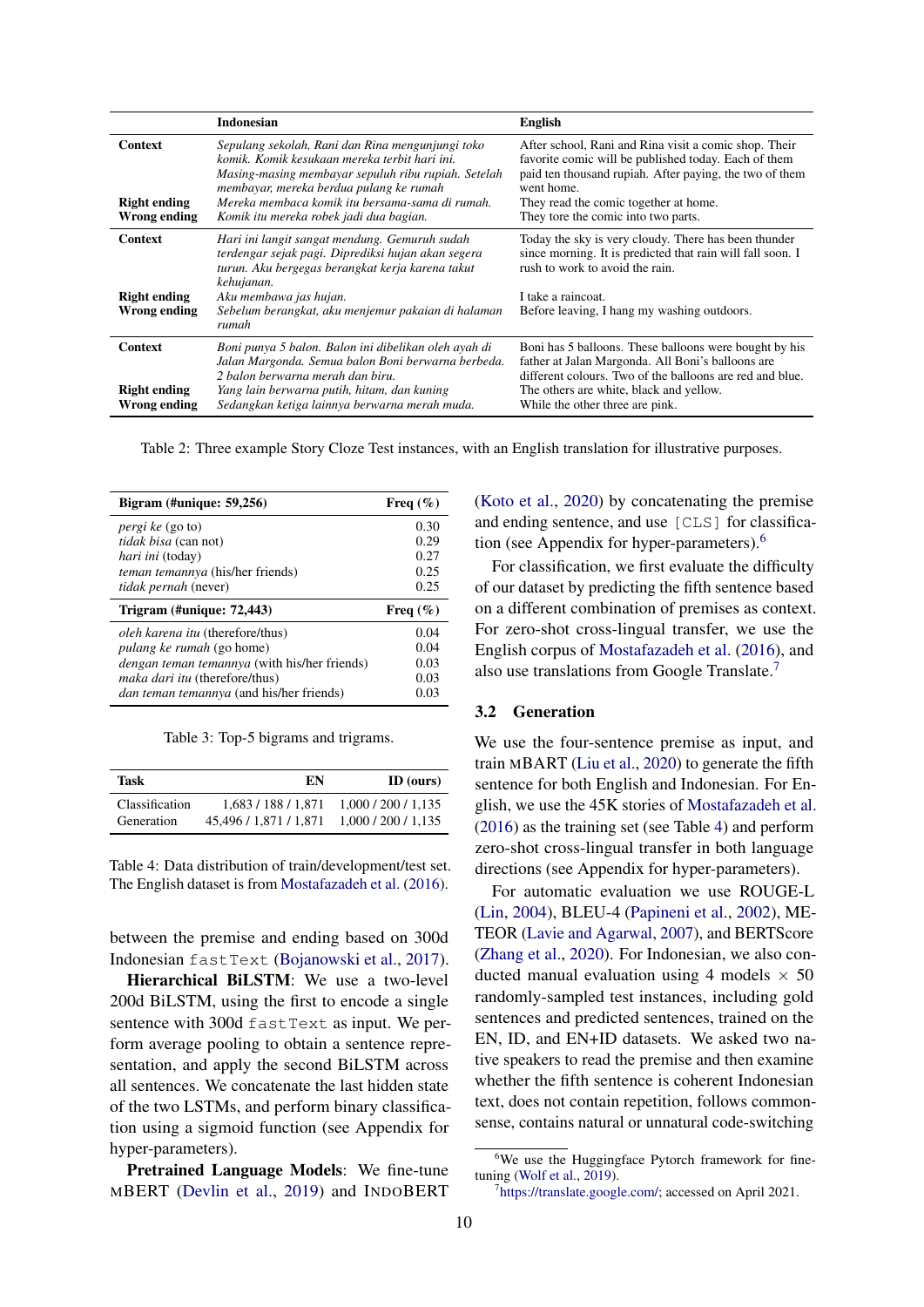<span id="page-3-1"></span>

| Context               |      | $n$ -gram fastText | LSTM | <b>MBERT</b>                  | <b>INDOBERT</b> |
|-----------------------|------|--------------------|------|-------------------------------|-----------------|
| None                  |      |                    |      | $68.4 \pm 1.5$ $75.7 \pm 0.9$ | $76.1 \pm 3.4$  |
| $S_4$                 | 40.2 | 58.9               |      | $68.8 \pm 1.9$ $77.1 \pm 1.4$ | $78.1 \pm 0.3$  |
| $s_3 \rightarrow s_4$ | 49.5 | 62.3               |      | $69.5 \pm 0.5$ $77.3 \pm 1.5$ | $76.0 \pm 7.8$  |
| $s_2 \rightarrow s_4$ | 52.9 | 62.5               |      | $68.6 \pm 0.9$ $77.8 \pm 0.9$ | $75.4 \pm 0.9$  |
| $s_1 \rightarrow s_4$ | 52.8 | 62.6               |      | $70.0 \pm 2.1$ $78.2 \pm 1.4$ | $81.0 \pm 2.1$  |

Table 5: Test classification accuracy (%) based on different contexts ( $s_i$  indicates *i*-th sentence). Human accuracy is 99 (from 100 samples).

<span id="page-3-2"></span>

| <b>Train</b> | Test (EN)      | Test (ID)      |
|--------------|----------------|----------------|
| EN           | $81.9 \pm 0.5$ | $71.3 \pm 2.3$ |
| ID           | $68.1 \pm 1.9$ | $78.2 \pm 1.4$ |
| $EN+ID$      | $81.7 \pm 1.0$ | $76.8 \pm 1.1$ |
| EN'          | $69.2 \pm 1.5$ | $75.6 \pm 0.6$ |
| ID'          | $78.0 + 0.9$   | $69.6 \pm 0.4$ |
| $EN+EN'$     | $82.9 + 0.3$   | $75.7 \pm 1.5$ |
| $ID+ID'$     | $78.6 + 0.6$   | $76.2 + 0.6$   |

Table 6: Test classification accuracy for English (EN) and Indonesian  $(ID)$  using MBERT. EN' and  $ID'$  indicate English and Indonesian translations, respectively, from Google Translate.

<span id="page-3-3"></span>

| <b>Train</b> | Test (EN)         |     |  |                   | Test (ID)         |  |                                       |
|--------------|-------------------|-----|--|-------------------|-------------------|--|---------------------------------------|
|              | R-L               | B M |  | BS.               | R-L B M           |  | BS                                    |
| EN           |                   |     |  | 20.4 6.9 9.2 75.2 |                   |  | $19.2 \quad 6.6 \quad 8.2 \quad 73.8$ |
| ID.          |                   |     |  | 8.5 4.5 4.0 70.3  | 17.6 6.2 7.6 74.4 |  |                                       |
| $EN+ID$      | 13.6 5.2 6.3 72.4 |     |  |                   |                   |  | 18.6 6.4 8.0 74.7                     |

Table 7: Fifth-sentence generation using MBART over the test set (R-L, B, M, and BS indicate ROUGE-L, BLEU-4, METEOR, and BERTScore, respectively).

(in the case there is code-switching), and the overall story has good narrative flow.[8](#page-3-0)

### 4 Results and Analysis

Classification. In Table [5,](#page-3-1) we find that a 1 sentence premise  $(s_4)$  is inadequate to comprehend the narrative of the story. We also observe that the n-gram method performs at near-random (52.9%), while fastText also struggles at 62.6% accuracy. The hierarchical BiLSTM and MBERT perform substantially better, at 70% and 78.2%, respectively.

Overall, the best performance is achieved by IN-DOBERT when using all sentences  $(s_1 \rightarrow s_4)$  as context, outperforming MBERT with 81% accu-

<span id="page-3-4"></span>

| Train     | $A \uparrow$ | $\mathbf{B} \uparrow$ | $\mathbf{C}\uparrow$ | $\mathbf{D}^{\wedge}$ |
|-----------|--------------|-----------------------|----------------------|-----------------------|
| Gold      | 94           | 99                    | 99                   | 81                    |
| EN        | 72           | 66                    | 58                   | 31                    |
| <b>ID</b> | 92           | 52                    | 90                   | 25                    |
| $EN+ID$   | 92           | 47                    | 97                   | 31                    |

Table 8: Manual evaluation of the generation task for 50 randomly Indonesian samples, in terms of whether the fifth-sentence: A: does not contain repetition; B: follows commonsense; C: is fluent Indonesian; D: has good narrative flow. The presented scores are aggregated across two annotators (in %). The Kappa scores for each category range between 0.4–0.8 (see Appendix).

racy. Compared to the English Story Cloze Test, our corpus is arguably harder, as [Li et al.](#page-5-5) [\(2019\)](#page-5-5) reported BERT accuracies of 78% and 88.1% in the English corpus when using None and  $s_1 \rightarrow s_4$ as the premise. We acknowledge that there is a spurious correlation of sentence-5 candidates with the commonsense labels, indicated by INDOBERT accuracy of 76.1% when having context of None. This phenomenon is worse in the English dataset [\(Mostafazadeh et al.,](#page-5-0) [2016\)](#page-5-0) where the BERT accuracy of using context of None is 88.1% [\(Li et al.,](#page-5-5) [2019\)](#page-5-5).

In Table [6,](#page-3-2) we use MBERT to examine commonsense reasoning crosslingually between English (EN) and Indonesian (ID). To simplify, we use L1→L2 to denote training in language L1 and testing in L2. First, we observe that combining EN and ID training worsens commonsense reasoning in both English and Indonesian. Applying zeroshot learning (i.e.  $EN\rightarrow ID$  and  $ID\rightarrow EN$ ) achieves mixed results, and ID→EN has worse cross-lingual transfer than EN→ID in terms of performance gap over monolingual training. We argue this is because: (1) English is the dominant language in MBERT training, and (2) our ID corpus contains

<span id="page-3-0"></span><sup>8</sup>Each worker was paid Rp 250,000.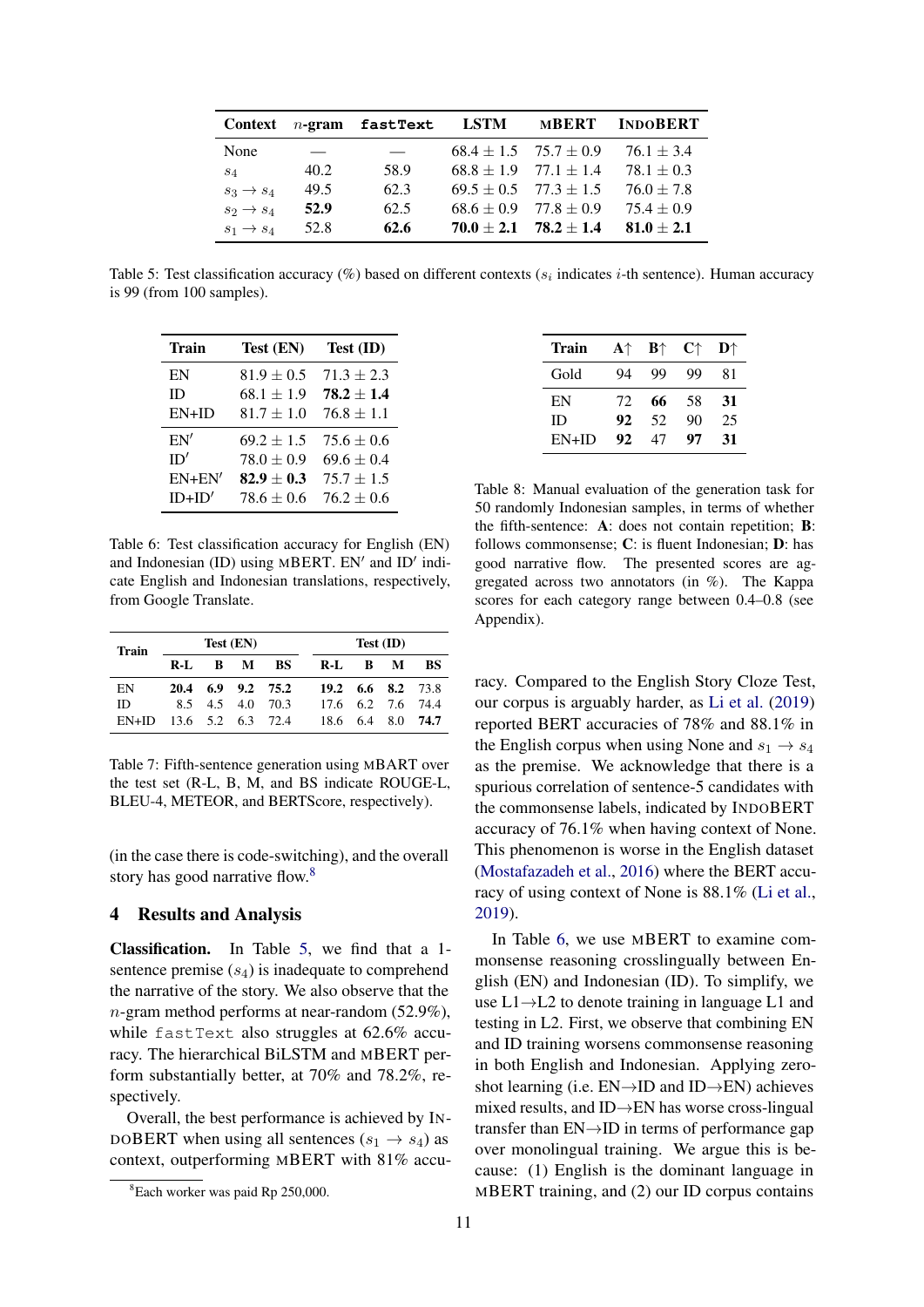contexts that are less universal (e.g. *nasi padang*[9](#page-4-3) vs. *hamburger*).

To further observe whether the transferability is affected by factors beyond language, we translate the training data with Google Translate. In Table [6,](#page-3-2)  $EN'$  denotes the English translation of the Indonesian training set, and  $ID'$  vice versa. Surprisingly, we found that  $ID' \rightarrow ID$  has worse performance than  $EN\rightarrow ID$ , while  $EN' \rightarrow EN$  improves slightly over ID $\rightarrow$ EN. This suggests that translating the training set to the test language is ineffective, and actually hurts performance for the ID test set. To further explore this effect, we asked two expert workers to evaluate 100 random sentences in the Google Translate output for EN–ID and ID–EN, and found quality in both translation directions to be high, with very little difference in terms of adequacy and fluency  $(4.5-4.6 \text{ out of } 5).^{10}$  $(4.5-4.6 \text{ out of } 5).^{10}$  $(4.5-4.6 \text{ out of } 5).^{10}$ 

Generation. In Table [7,](#page-3-3) we observe that training using EN achieves the best performance across the automatic metrics on both the EN and ID test sets, with the one exception of BERTScore for  $EN+ID\rightarrow ID$ .<sup>[11](#page-4-5)</sup> However, in the manual evaluation of Indonesian (Table [8\)](#page-3-4), we observe a different trend, in that training using the EN data tends to generate repetitive fifth sentences. Based on the manual evaluation, the best results are using ID and EN+ID as the training data, where the models do not suffer from repetition, generate fluent Indonesian, with similar acceptability in terms of commonsense reasoning.

Although zero-shot cross-lingual transfer of EN→ID suffers from repetition, we notice that MBART is capable of generating plausibly codemixed sentences made up of Indonesian and English [\(Gardner-Chloros et al.,](#page-5-18) [2009\)](#page-5-18). Based on our manual evaluation on the same 50 Indonesian test set, we found that 41% of generated fifth sentences contain code-mixing, of which 75% are naturalistic (see Table [9](#page-4-6) for examples).

#### 5 Conclusion

In this paper, we introduced the first Indonesian story cloze dataset, and performed preliminary analysis in classification and generation settings in two scenarios: monolingual training and zeroshot cross-lingual transfer between Indonesian and

#### <span id="page-4-6"></span>Natural code-mixing sentence

*Now Armend memiliki printer di rumahnya* (Now Armend has a printer in his house)

*The only time Livia keluar kamar, adalah ketika ia sedang tidur* The only time Livia left the room is when she sleeps

| <b>Unnatural code-mixing sentence</b> |  |
|---------------------------------------|--|
|---------------------------------------|--|

*He Hendrik ditangkap oleh Polda* (He Hendrik is arrested by the local police)

*Shearing her teeth ketika diminta untuk menyanyi paling keras!* (Shearing her teeth when she is asked to sing loudly!)

Table 9: Example of code-mixing sentence, generated by MBART when trained on the EN dataset. Red font denotes English words.

English. From both experiments, we found that the cross-lingual transfer of commonsense from English to Indonesian does not perform well, motivating the construction of commonsense reasoning resources in different languages.

#### 6 Ethical Considerations

We paid our expert workers fairly, based on the monthly minimum wage in Indonesia. All workers were made aware that the submitted stories would be distributed, and used for research purposes. No sensitive information about the workers will be released.

#### Acknowledgments

We are grateful to the anonymous reviewers for their helpful feedback and suggestions. The first author is supported by the Australia Awards Scholarship (AAS), funded by the Department of Foreign Affairs and Trade (DFAT), Australia.

### References

- <span id="page-4-1"></span>Chandra Bhagavatula, Ronan Le Bras, Chaitanya Malaviya, Keisuke Sakaguchi, Ari Holtzman, Hannah Rashkin, Doug Downey, Wen-tau Yih, and Yejin Choi. 2020. Abductive commonsense reasoning. In *ICLR*.
- <span id="page-4-2"></span>Piotr Bojanowski, Edouard Grave, Armand Joulin, and Tomas Mikolov. 2017. [Enriching word vectors with](https://doi.org/10.1162/tacl_a_00051) [subword information.](https://doi.org/10.1162/tacl_a_00051) *Transactions of the Association for Computational Linguistics*, 5:135–146.
- <span id="page-4-0"></span>Eugene Charniak. 1972. *Toward a model of children's story comprehension.* Ph.D. thesis, Massachusetts Institute of Technology.

<span id="page-4-4"></span><span id="page-4-3"></span><sup>&</sup>lt;sup>9</sup>Indonesian cuisine.

<sup>&</sup>lt;sup>10</sup>Please see Appendix for the adequacy and fluency scores (including Pearson correlations) of each translation system.

<span id="page-4-5"></span> $11$ EN+ID means that we train the model in a pipeline, using EN first, then ID.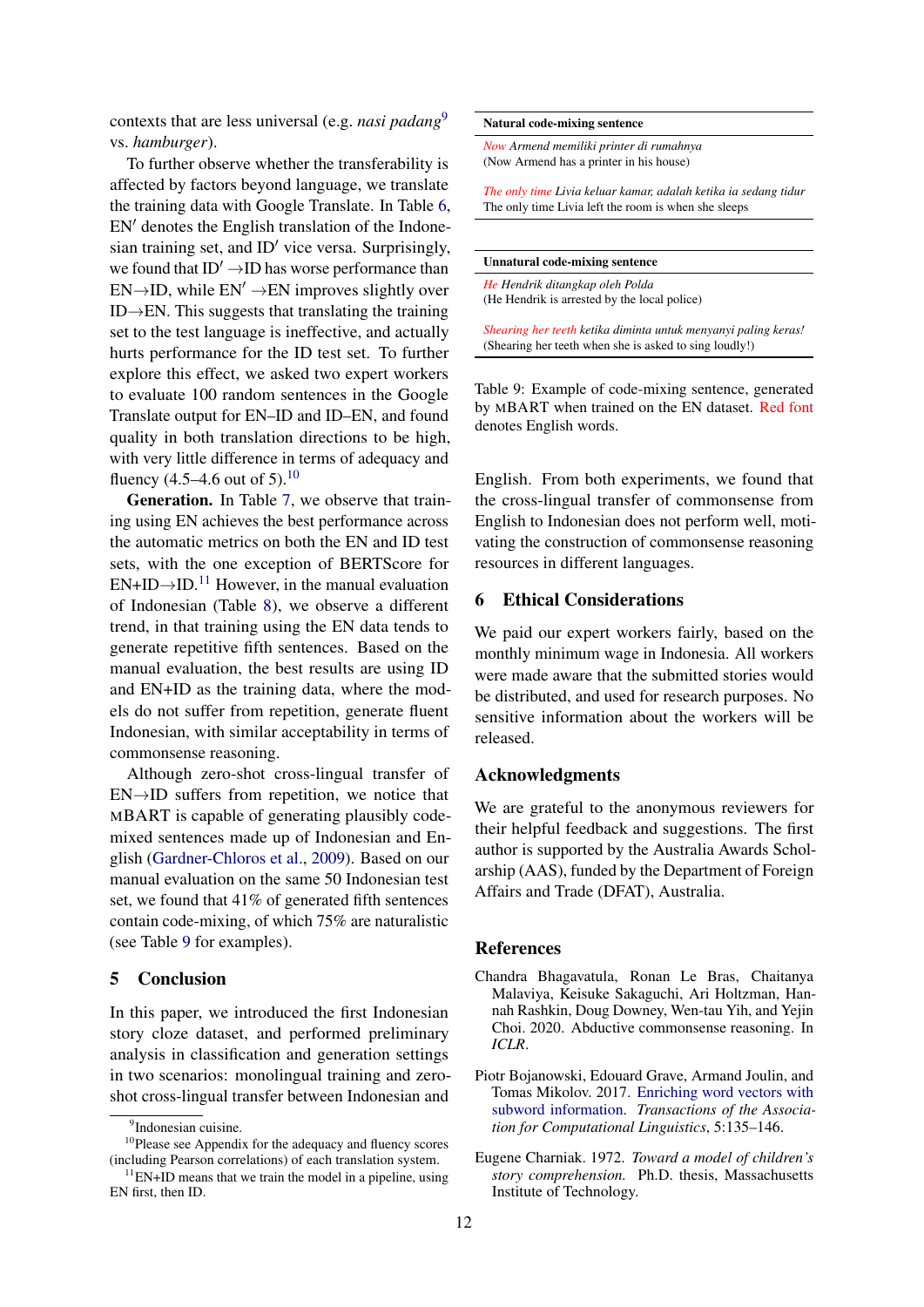- <span id="page-5-2"></span>Jiaao Chen, Jianshu Chen, and Zhou Yu. 2019. Incorporating structured commonsense knowledge in story completion. In *Proceedings of the AAAI Conference on Artificial Intelligence*, pages 6244–6251.
- <span id="page-5-14"></span>Jacob Devlin, Ming-Wei Chang, Kenton Lee, and Kristina Toutanova. 2019. [BERT: Pre-training of](https://doi.org/10.18653/v1/N19-1423) [deep bidirectional transformers for language under](https://doi.org/10.18653/v1/N19-1423)[standing.](https://doi.org/10.18653/v1/N19-1423) In *Proceedings of the 2019 Conference of the North American Chapter of the Association for Computational Linguistics: Human Language Technologies, Volume 1 (Long and Short Papers)*, pages 4171–4186, Minneapolis, Minnesota. Association for Computational Linguistics.
- <span id="page-5-11"></span>Arawinda Dinakaramani, Fam Rashel, Andry Luthfi, and Ruli Manurung. 2014. Designing an Indonesian part of speech tagset and manually tagged Indonesian corpus. In *2014 International Conference on Asian Language Processing (IALP)*, pages 66–69. IEEE.
- <span id="page-5-18"></span>Penelope Gardner-Chloros et al. 2009. *Code-switching*. Cambridge university press.
- <span id="page-5-8"></span>Jian Guan, Yansen Wang, and Minlie Huang. 2019. Story ending generation with incremental encoding and commonsense knowledge. In *AAAI*.
- <span id="page-5-12"></span>Yohanes Gultom and Wahyu Catur Wibowo. 2017. Automatic open domain information extraction from Indonesian text. In *2017 International Workshop on Big Data and Information Security (IWBIS)*, pages 23–30.
- <span id="page-5-9"></span>Qingbao Huang, Linzhang Mo, Pijian Li, Yi Cai, Qingguang Liu, Jielong Wei, Qing Li, and Ho fung Leung. 2021. Story ending generation with multi-level graph convolutional networks over dependency trees. In *AAAI*.
- <span id="page-5-19"></span>Philipp Koehn and Christof Monz. 2006. [Manual and](https://aclanthology.org/W06-3114) [automatic evaluation of machine translation between](https://aclanthology.org/W06-3114) [European languages.](https://aclanthology.org/W06-3114) In *Proceedings on the Workshop on Statistical Machine Translation*, pages 102– 121, New York City. Association for Computational Linguistics.
- <span id="page-5-6"></span>Fajri Koto, Jey Han Lau, and Timothy Baldwin. 2021. [Discourse probing of pretrained language models.](https://doi.org/10.18653/v1/2021.naacl-main.301) In *Proceedings of the 2021 Conference of the North American Chapter of the Association for Computational Linguistics: Human Language Technologies*, pages 3849–3864, Online. Association for Computational Linguistics.
- <span id="page-5-10"></span>Fajri Koto, Afshin Rahimi, Jey Han Lau, and Timothy Baldwin. 2020. [IndoLEM and IndoBERT: A bench](https://doi.org/10.18653/v1/2020.coling-main.66)[mark dataset and pre-trained language model for In](https://doi.org/10.18653/v1/2020.coling-main.66)[donesian NLP.](https://doi.org/10.18653/v1/2020.coling-main.66) In *Proceedings of the 28th International Conference on Computational Linguistics*, pages 757–770, Barcelona, Spain (Online). International Committee on Computational Linguistics.
- <span id="page-5-17"></span>Alon Lavie and Abhaya Agarwal. 2007. [METEOR: An](https://aclanthology.org/W07-0734) [automatic metric for MT evaluation with high levels](https://aclanthology.org/W07-0734) [of correlation with human judgments.](https://aclanthology.org/W07-0734) In *Proceedings of the Second Workshop on Statistical Machine Translation*, pages 228–231, Prague, Czech Republic. Association for Computational Linguistics.
- <span id="page-5-5"></span>Zhongyang Li, Xiao Ding, and Ting Liu. 2019. Story ending prediction by transferable bert. In *Proceedings of the Twenty-Eighth International Joint Conference on Artificial Intelligence*, pages 1800–1806.
- <span id="page-5-13"></span>Chin-Yew Lin. 2004. [ROUGE: A package for auto](https://aclanthology.org/W04-1013)[matic evaluation of summaries.](https://aclanthology.org/W04-1013) In *Text Summarization Branches Out*, pages 74–81, Barcelona, Spain. Association for Computational Linguistics.
- <span id="page-5-4"></span>Fei Liu, Trevor Cohn, and Timothy Baldwin. 2018. [Narrative modeling with memory chains and seman](https://doi.org/10.18653/v1/P18-2045)[tic supervision.](https://doi.org/10.18653/v1/P18-2045) In *Proceedings of the 56th Annual Meeting of the Association for Computational Linguistics (Volume 2: Short Papers)*, pages 278– 284, Melbourne, Australia. Association for Computational Linguistics.
- <span id="page-5-15"></span>Yinhan Liu, Jiatao Gu, Naman Goyal, Xian Li, Sergey Edunov, Marjan Ghazvininejad, Mike Lewis, and Luke Zettlemoyer. 2020. [Multilingual denoising](https://doi.org/10.1162/tacl_a_00343) [pre-training for neural machine translation.](https://doi.org/10.1162/tacl_a_00343) *Transactions of the Association for Computational Linguistics*, 8:726–742.
- <span id="page-5-0"></span>Nasrin Mostafazadeh, Nathanael Chambers, Xiaodong He, Devi Parikh, Dhruv Batra, Lucy Vanderwende, Pushmeet Kohli, and James Allen. 2016. [A cor](https://doi.org/10.18653/v1/N16-1098)[pus and cloze evaluation for deeper understanding of](https://doi.org/10.18653/v1/N16-1098) [commonsense stories.](https://doi.org/10.18653/v1/N16-1098) In *Proceedings of the 2016 Conference of the North American Chapter of the Association for Computational Linguistics: Human Language Technologies*, pages 839–849, San Diego, California. Association for Computational Linguistics.
- <span id="page-5-1"></span>Erik T Mueller. 2004. Understanding script-based stories using commonsense reasoning. *Cognitive Systems Research*, 5(4):307–340.
- <span id="page-5-16"></span>Kishore Papineni, Salim Roukos, Todd Ward, and Wei-Jing Zhu. 2002. [Bleu: a method for automatic eval](https://doi.org/10.3115/1073083.1073135)[uation of machine translation.](https://doi.org/10.3115/1073083.1073135) In *Proceedings of the 40th Annual Meeting of the Association for Computational Linguistics*, pages 311–318, Philadelphia, Pennsylvania, USA. Association for Computational Linguistics.
- <span id="page-5-3"></span>Edoardo Maria Ponti, Goran Glavaš, Olga Majewska, Qianchu Liu, Ivan Vulic, and Anna Korhonen. 2020. ´ [XCOPA: A multilingual dataset for causal common](https://doi.org/10.18653/v1/2020.emnlp-main.185)[sense reasoning.](https://doi.org/10.18653/v1/2020.emnlp-main.185) In *Proceedings of the 2020 Conference on Empirical Methods in Natural Language Processing (EMNLP)*, pages 2362–2376, Online. Association for Computational Linguistics.
- <span id="page-5-7"></span>Melissa Roemmele, Cosmin Adrian Bejan, and Andrew S Gordon. 2011. Choice of plausible alterna-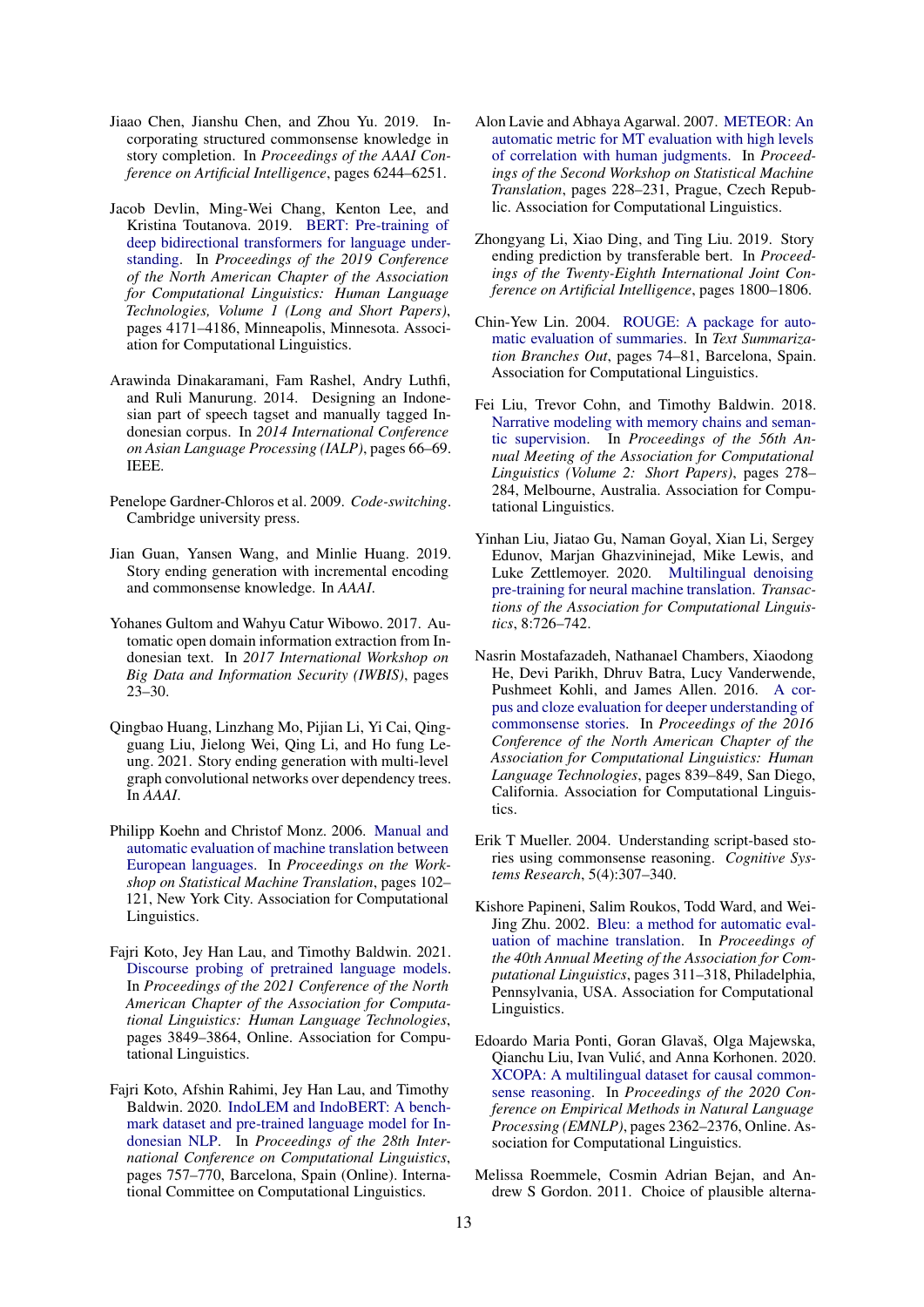tives: An evaluation of commonsense causal reasoning. In *AAAI Spring Symposium: Logical Formalizations of Commonsense Reasoning*, pages 90–95.

- <span id="page-6-3"></span>Maarten Sap, Ronan Le Bras, Emily Allaway, Chandra Bhagavatula, Nicholas Lourie, Hannah Rashkin, Brendan Roof, Noah A Smith, and Yejin Choi. 2019. Atomic: An atlas of machine commonsense for ifthen reasoning. In *Proceedings of the AAAI Conference on Artificial Intelligence*, pages 3027–3035.
- <span id="page-6-2"></span>Roy Schwartz, Maarten Sap, Ioannis Konstas, Leila Zilles, Yejin Choi, and Noah A. Smith. 2017. [Story](https://doi.org/10.18653/v1/W17-0907) [cloze task: UW NLP system.](https://doi.org/10.18653/v1/W17-0907) In *Proceedings of the 2nd Workshop on Linking Models of Lexical, Sentential and Discourse-level Semantics*, pages 52–55, Valencia, Spain. Association for Computational Linguistics.
- <span id="page-6-1"></span>Rishi Sharma, James Allen, Omid Bakhshandeh, and Nasrin Mostafazadeh. 2018. [Tackling the story end](https://doi.org/10.18653/v1/P18-2119)[ing biases in the story cloze test.](https://doi.org/10.18653/v1/P18-2119) In *Proceedings of the 56th Annual Meeting of the Association for Computational Linguistics (Volume 2: Short Papers)*, pages 752–757, Melbourne, Australia. Association for Computational Linguistics.
- <span id="page-6-0"></span>Yoav Shoham. 1990. Nonmonotonic reasoning and causation. *Cognitive Science*, 14(2):213–252.
- <span id="page-6-4"></span>Jenny Thomas. 1983. Cross-cultural pragmatic failure. *Applied linguistics*, 4(2):91–112.
- <span id="page-6-7"></span>Thomas Wolf, Lysandre Debut, Victor Sanh, Julien Chaumond, Clement Delangue, Anthony Moi, Pierric Cistac, Tim Rault, Rémi Louf, Morgan Funtowicz, and Jamie Brew. 2019. Huggingface's transformers: State-of-the-art natural language processing. *arXiv preprint arXiv:1910.03771*.
- <span id="page-6-6"></span>Tianyi Zhang, Varsha Kishore, Felix Wu, Kilian Q. Weinberger, and Yoav Artzi. 2020. Bertscore: Evaluating text generation with bert. In *ICLR 2020 : Eighth International Conference on Learning Representations*.

# A Training Configurations

#### A.1 Classification

For LSTM, we set the maximum token for each sentence to be 30, and train the model for 100 epochs with early stopping (patience = 20), a batch size of 20, Adam optimizer, and a learning rate of 0.01. For pretrained-language model, we set the maximum token to be 450 and 50 for the premise and ending sentence, respectively, and train the model for 20 epochs with early stopping (patience  $= 5$ ), a batch size of 40, Adam optimizer, an initial learning rate of 5e-5, and warm-up of 10% of the total steps.

#### A.2 Generation

To train the sentence-5 generation task, we set the maximum length of tokens to be 200 and 50 for the input and target text, respectively. We train the models on  $4 \times$ V100 32GB GPUs for 60 epochs with an initial learning rate of 1e-4 (Adam optimizer). We use a total batch size of 320 (20 x 4 GPUs x gradient accumulation of 4), a warmup of 10% of total steps, and save checkpoints for every 500 steps. We also compute ROUGE scores (R1) to pick the best checkpoint based on the development set. For calculating BERTScore we use bert-base-multilingual-cased based on layer suggested by [Zhang et al.](#page-6-6) [\(2020\)](#page-6-6).

# B Additional Data Statistics

<span id="page-6-5"></span>

Figure 2: Distribution of top-50 verbs in our corpus.

# C Analysis on Classification Task: FP and TP Samples

We further analyze false positive (FP) and true positive (TP) of INDOBERT by considering 1) whether the story contains temporal and causal relations; and 2) the number of premise sentences that are minimally required to entail the right ending.<sup>[12](#page-6-8)</sup> We randomly selected 50 samples from each FP and TP sets, and found that 60% of FP samples have temporal relations while TP has lower percentage (56%). On the other hand, causal relations tends to be correctly predicted, with proportion 88% and 94% for FP and TP, respectively. Lastly,

<span id="page-6-8"></span><sup>&</sup>lt;sup>12</sup>Sentence can be in any position.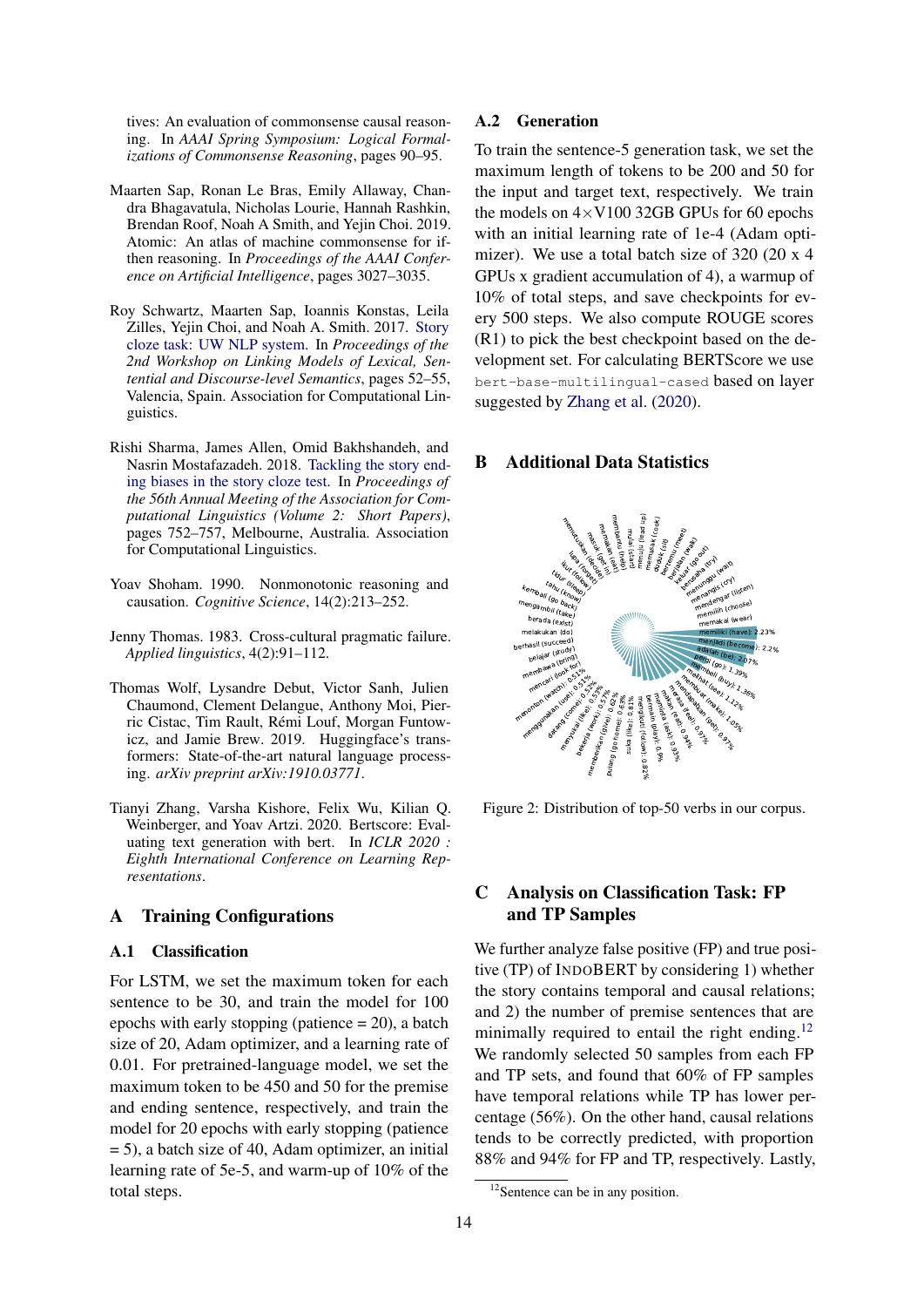we found that FP samples have a higher average of minimally-required premise: 2.8 (out of 4), while TP samples are only 2.1.

# D Human Evaluations

| Aspect | <b>Kappa Score</b> |
|--------|--------------------|
| A      | 0.59               |
| B      | 0.49               |
| C      | 0.75               |
| D      | 0.40               |
| E      | 0.80               |
| F      | 0.59               |

Table 10: Generation task: Kappa scores (interannotator agreement) of manual evaluation for 4 models  $\times$  50 randomly sampled Indonesian test. We evaluate whether the fifth-sentence: A: does not contain repetition; B: follows commonsense; C: is a fluent Indonesian; D: has a good flow; E: has natural English code-switching; and F: has unnatural English codeswitching.

|         | <b>EN-ID</b> |         | <b>ID-EN</b> |         |  |
|---------|--------------|---------|--------------|---------|--|
| Aspect  | Adequacy     | Fluency | Adequacy     | Fluency |  |
| Pearson | 0.55         | 0.56    | 0.39         | 0.37    |  |
| Score   | 4.47         | 4.57    | 4.60         | 4.58    |  |

Table 11: Classification task: We randomly sample 100 sentences (of stories) and use Google Translate to obtain the translation. We ask two expert workers to evaluate adequacy and fluency of EN–ID and ID–EN translation [\(Koehn and Monz,](#page-5-19) [2006\)](#page-5-19). Scores reflect the average of two annotations, ranging between 1–5.

# E Interview Questions



Figure 3: Interview question that is used in the hiring of story writers. The second row is the English translation (for illustration).